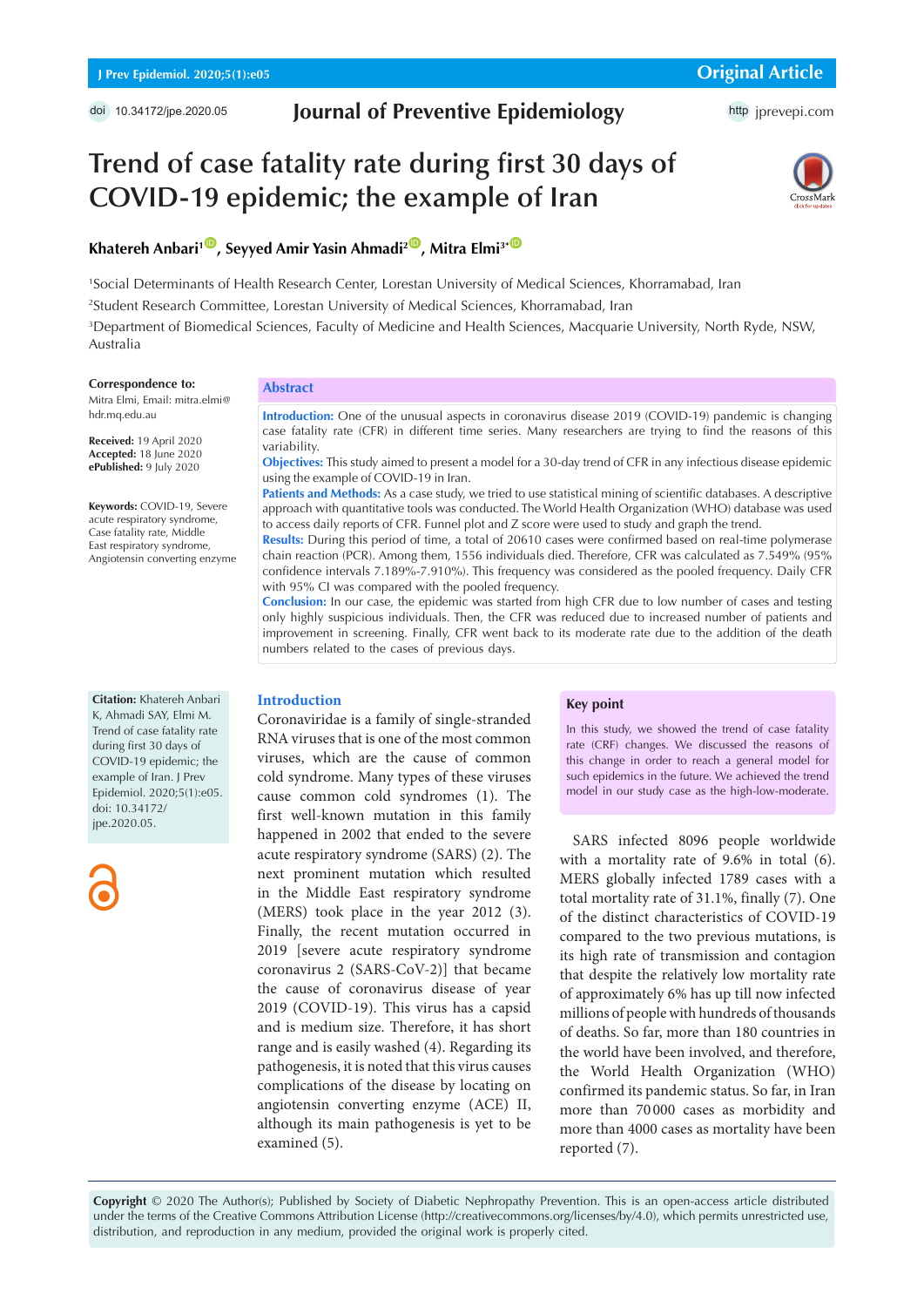#### Anbari K et al

COVID-19 is associated with older age, high sequential organ failure assessment (SOFA) score and d-dimer >1 μg/mL (related to 28-day mortality in patients) which can help physicians screen patients with poor prognosis at initial phase. Long-term viral spreading offers a logical justification for the policy of isolating infected cases and optimal antiviral treatments in the future (8).

## **Objectives**

One of the strange points in such pandemic status is changing case fatality rate (CRF). Many researchers are trying to find the reasons of this change. In order to present a model for a 30-day trend of CFR in any infectious disease epidemic, the present study used the example of Iran.

# **Patients and Methods**  *Study design*

As an instrumental case study, we tried to use statistical mining of scientific databases. Descriptive approach with quantitative tools was conducted. The WHO database was used to access daily reports of CFR (7). The confirmed cases were based on real-time polymerase chain reaction (PCR).

Iran country was regarded as the case of study. February 19th of 2020 was day 1 of COVID-19 confirmation in Iran. We collected data from day 2 (February 20<sup>th</sup>) up to day 32 (March  $21^{st}$ ) as a 31 day period of time. Raw data were collected from the database (the WHO report dates had one day delay which was regarded during data collection). Daily CFR was calculated through dividing daily number of fatalities by daily number of confirmed case.

## *Ethical issues*

The research followed the tenets of the Declaration of Helsinki. The present study does not contain human or animal subjects, and is a part of an ecological study approved by Lorestan University of Medical Sciences (# IR.LUMS.REC.1399.012).

#### *Data analysis*

For quantitative analysis graphing of the results, Excel 2013 (Microsoft, US) and Stata 14 (StataCorp LLC, USA) were used. CFR at day 32 (7.5%) was considered as the null hypothesis for evaluation of the trend using a funnel plot, calculation of Z score and 95% confidence intervals (CI) of the frequencies.

#### **Results**

During this time period, a total of 20610 cases were confirmed. Among them, 1556 individuals died. Thus, CFR was calculated as 7.549% (95% CI: 7.189%-7.910%). This frequency was considered as the pooled frequency. Daily CFR with 95% CI is shown in [Table 1](#page-1-0). The funnel plot of daily report showed that most daily CFRs were outside the funnel (outside the predicted frequency, based on the pooled frequency) [\(Figure 1\)](#page-1-1). The Z score of deviation

<span id="page-1-0"></span>

| Table 1. Daily CFR of COVID-19 from day 2 of epidemics to day 32 |  |
|------------------------------------------------------------------|--|
|------------------------------------------------------------------|--|

| Day            | Mortality | <b>Lower limit</b> | <b>Upper limit</b> | Z score*       |
|----------------|-----------|--------------------|--------------------|----------------|
| $\overline{2}$ | 0.4       | $-0.02941$         | 0.829414           | 2.746524       |
| 3              | 0.222222  | 0.03016            | 0.414284           | 2.356243       |
| $\overline{4}$ | 0.214286  | 0.062299           | 0.366273           | 2.779792       |
| 5              | 0.186047  | 0.069732           | 0.302361           | 2.74391        |
| 6              | 0.196721  | 0.096963           | 0.29648            | 3.583716       |
| 7              | 0.168421  | 0.093165           | 0.243678           | 3.428219       |
| 8              | 0.136691  | 0.079582           | 0.193799           | 2.73081        |
| 9              | 0.106122  | 0.067555           | 0.144689           | 1.814433       |
| 10             | 0.087629  | 0.059494           | 0.115764           | 0.904507       |
| 11             | 0.072513  | 0.051639           | 0.093386           | $-0.27511$     |
| 12             | 0.055215  | 0.0409             | 0.069529           | $-2.4009$      |
| 13             | 0.043971  | 0.033598           | 0.054343           | $-4.62326$     |
| 14             | 0.032962  | 0.025722           | 0.040203           | $-7.78149$     |
| 15             | 0.031485  | 0.025154           | 0.037817           | $-9.00517$     |
| 16             | 0.030458  | 0.024776           | 0.036141           | $-10.1043$     |
| 17             | 0.026122  | 0.021584           | 0.030659           | $-12.8766$     |
| 18             | 0.024901  | 0.020899           | 0.028904           | $-14.614$      |
| 19             | 0.029546  | 0.02545            | 0.033642           | $-14.0938$     |
| 20             | 0.033096  | 0.028953           | 0.037239           | $-13.5815$     |
| 21             | 0.036185  | 0.032103           | 0.040267           | $-13.3441$     |
| 22             | 0.039333  | 0.035317           | 0.043349           | $-12.9861$     |
| 23             | 0.042581  | 0.038638           | 0.046523           | $-12.506$      |
| 24             | 0.045231  | 0.04141            | 0.049051           | $-12.2127$     |
| 25             | 0.048001  | 0.044287           | 0.051714           | $-11.7424$     |
| 26             | 0.051944  | 0.04826            | 0.055629           | $-10.5251$     |
| 27             | 0.056901  | 0.053192           | 0.060609           | $-8.61841$     |
| 28             | 0.061105  | 0.057413           | 0.064797           | $-6.92732$     |
| 29             | 0.065376  | 0.061699           | 0.069053           | $-5.04763$     |
| 30             | 0.069756  | 0.066076           | 0.073436           | $-2.94835$     |
| 31             | 0.072948  | 0.069312           | 0.076585           | $-1.35219$     |
| 32             | 0.075497  | 0.07189            | 0.079104           | $\overline{0}$ |

\* This Z score is based on the pooled frequency 7.549% calculated as "(CFRpooled)/√(pooled(1-pooled)/case)" in each day.

<span id="page-1-1"></span>

**Figure 1.** Funnel plot of case fatality rate.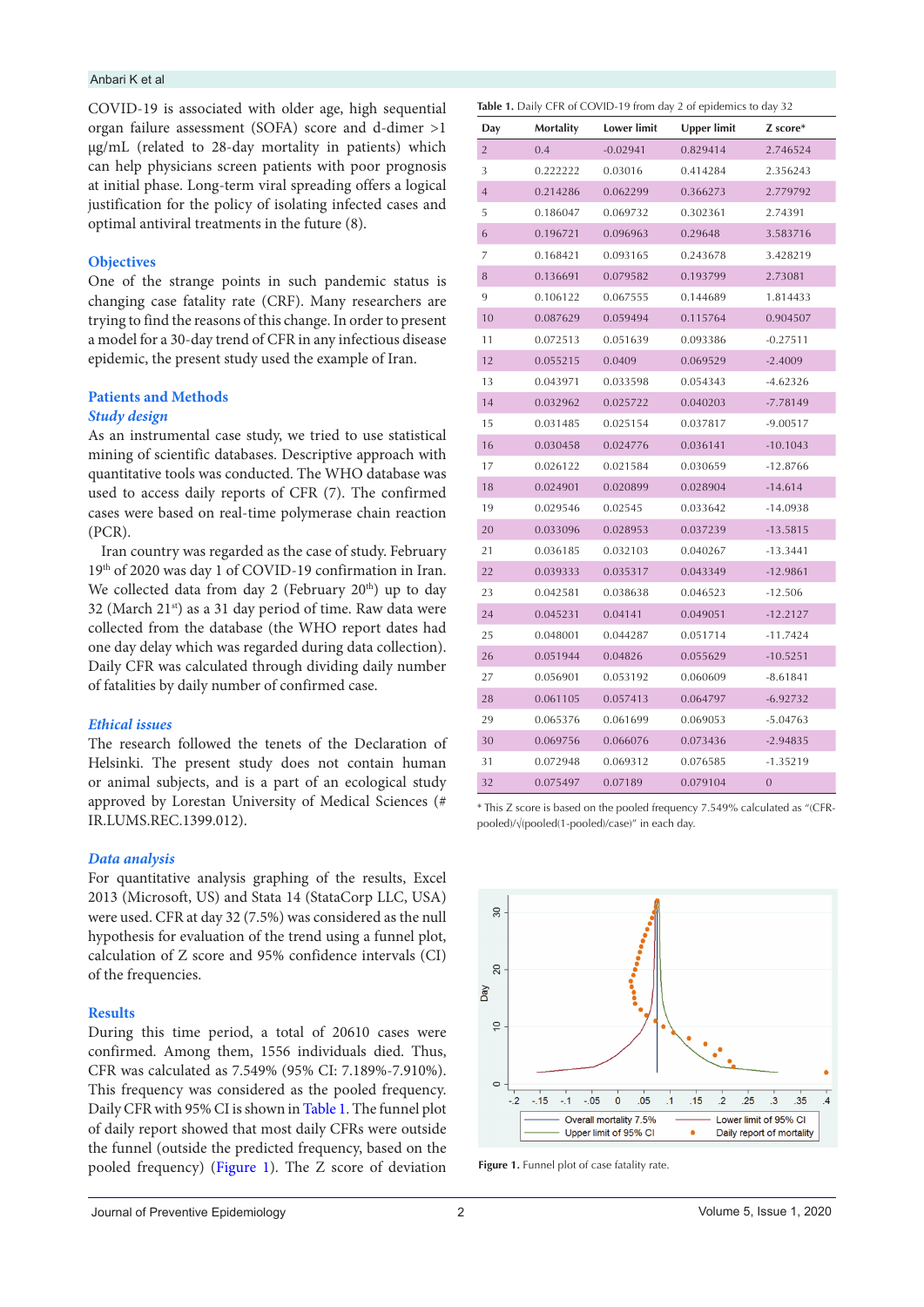#### COVID-19 epidemics

<span id="page-2-0"></span>

Figure 2. A plot showing Z score changing of daily report of case fatality rate Figure 3. Trend of case fatality rate from day 2 to day 32. CI: confidence

of daily CFR from the pooled frequency is shown [\(Table](#page-1-0)  [1](#page-1-0) and [Figure 2](#page-2-0)). The trend of CFR change in this 31-day period is also shown [\(Figure 3\)](#page-2-1).

#### **Discussion**

The present study aimed to show the trend of CFR change and discuss the reasons for this change in order to reach a general model for such epidemics in the future. We achieved a trend model in our case study.

We started reading the plots from day 2. In the funnel plot, days 2-8 are outside the funnel (shift to right). It indicates that at the start of each epidemic, the CFR is significantly higher than the pooled CFR. The first reason is that the number of positive samples is low, and therefore each deceased case highly increases the proportion of CFR. The second reason is that at the beginning of each epidemic only highly suspicious cases are tested , although it may be different in other countries. Days 9-11 are inside the funnel. It indicates that some days after starting each epidemic, the CFR goes around the pooled CFR due to an increase in number of cases. Days 12-30 are outside the funnel (shift to left). The first reason is that the screening policies are improved and therefore a greater number of cases from different stages are diagnosed. The second reason is that these cases are newly diagnosed and therefore the number of deaths will increase cumulatively. Days 31 and 32 are inside the funnel; because we considered day 32 of the CFR as the pooled CFR. In our plot of Z score, days 2 and 4-8 are outside the 99% CI, days 9-11 are inside the 95% CI, day 12 is inside the 99% CI, days 13-30 are outside the 99% CI, and days 31 and 32 are inside the 95% CI of the pooled CFR. Its interpretation is similar to the funnel plot. The overall trend of CFR is achieved as high, low and moderate. Obviously, this trend is merely for the first month of epidemic. Different scenarios may occur in the next days, weeks and months. For instance, performing a new treatment strategy may reduce CFR again.

In the recent literature, there are some studies about trends of COVID-19 (9,10). However, there have been no studies on the causes of the observed variability of the

<span id="page-2-1"></span>

intervals.

# CFR.

#### **Conclusion**

In our study, the epidemic started from high CFR due to low number of cases and testing only highly suspicious individuals. Then, the CFR decreased due to increased number of patients and improvements in screening. Finally, CFR went back to its moderate rate due to addition of the death numbers related to the cases of previous days.

#### **Limitations**

We did not perform inferential statistics, because they were not measurable to be used in statistical analyses.

#### **Acknowledgements**

We acknowledge the WHO website for permitting using its information for primary aims of research and education (copyright available from: [https://www.who.int/about/copyright/en/\)](https://www.who.int/about/copyright/en/).

#### **Authors' contribution**

KA participated in design and conceptualization. SAYA prepared the primary draft. ME participated in final revision and critical approval.

#### **Conflicts of interest**

The authors declared no competing interests.

#### **Ethical considerations**

Ethical issues (including plagiarism, data fabrication, double publication) have been completely observed by the authors.

#### **Funding/Support**

None.

#### **References**

- 1. El-Sahly HM, Atmar RL, Glezen WP, Greenberg SB. Spectrum of clinical illness in hospitalized patients with "common cold" virus infections. Clin Infect Dis. 2000;31:96-100. doi: 10.1086/313937
- 2. Vicenzi E, Canducci F, Pinna D, Mancini N, Carletti S, Lazzarin A, et al. Coronaviridae and SARS-associated coronavirus strain HSR1. Emerg Infect Dis. 2004;10:413.
- 3. McIntosh K, Perlman S. Coronaviruses, including severe acute